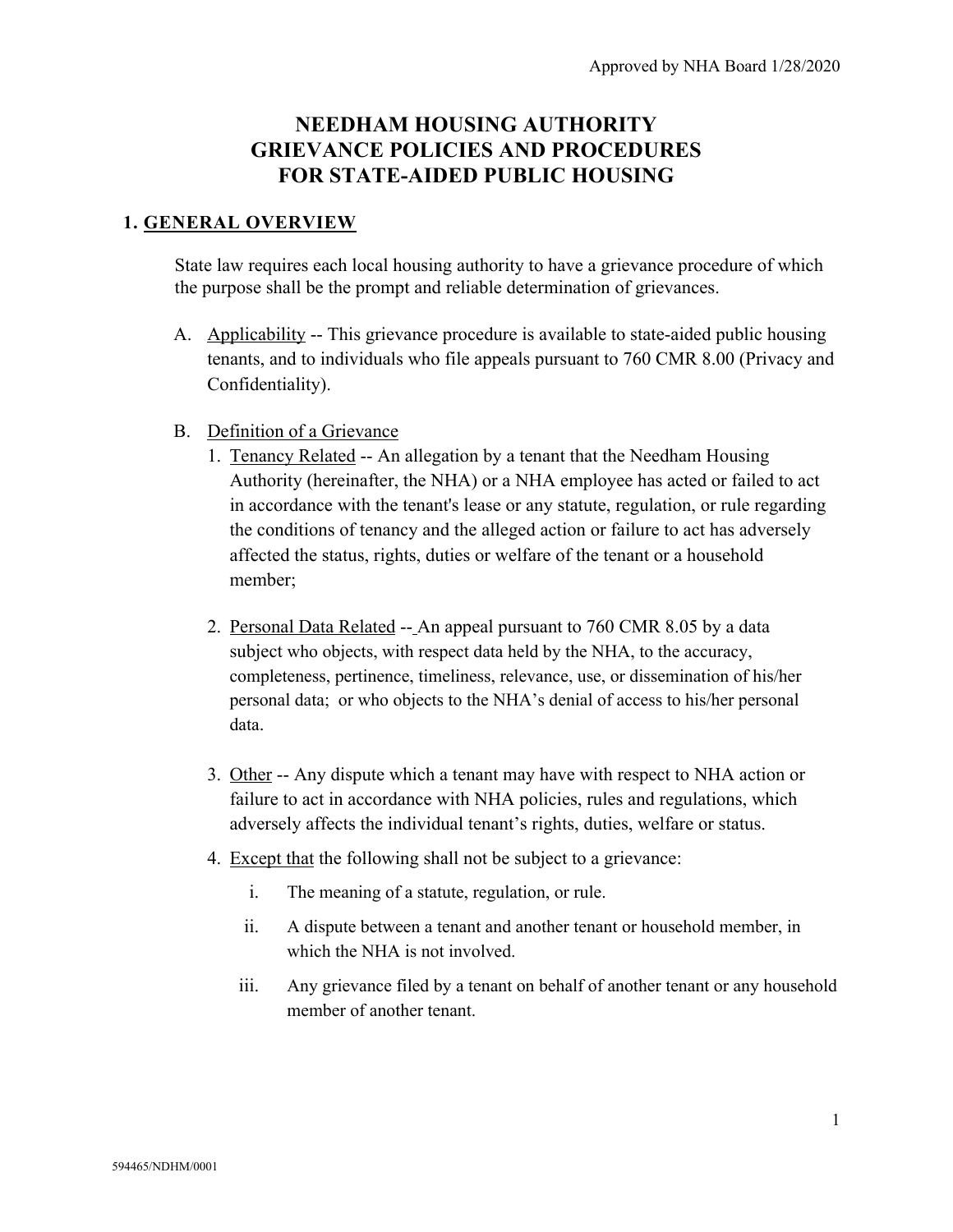## **2. INITIATION OF A GRIEVANCE**

- A. Lease Termination -- A grievance regarding whether good cause exists for terminating a lease shall be initiated by a tenant in writing, and shall be mailed (postmarked) or delivered to the NHA at its main office within seven (7) days after notice of lease termination has been given to the tenant by the NHA.
- B. Other Matter -- A grievance regarding some other matter shall be initiated by a grievant in writing, and shall be mailed (postmarked) or delivered to the NHA at its main office within no more than fourteen (14) days after the date on which the grievant first became aware or should have become aware of the subject matter of the grievance, provided that the NHA shall have discretion to permit a grievance to be initiated late.
- C. Additional Time -- The NHA shall permit additional time for initiation of a grievance if the NHA shall find that there was good reason for late initiation of the grievance and that the late initiation would not cause prejudice to the NHA.
- D. Grievance Hearing Request When initiating a grievance, the grievant shall submit a signed, written request to the NHA, specifying:
	- 1. The reason for the grievance, and
	- 2. The action or relief sought.

### **3. GRIEVANCES REGARDING REDETERMINED RENT**

- A. In the event that a tenant files a grievance as to the amount of a re-determined rent within fourteen (14) days of the NHA's notice of the re-determined rent, during the informal settlement conference process the tenant shall continue to pay the existing rent then in effect (unless the re-determined rent is lower) until final disposition of the grievance.
- B. Upon final disposition of the grievance, the tenant shall pay any additional amounts determined to have been due but not paid since the effective date set out in the notice of re-determined rent or the NHA shall credit the tenant with any amounts paid but determined not to have been due.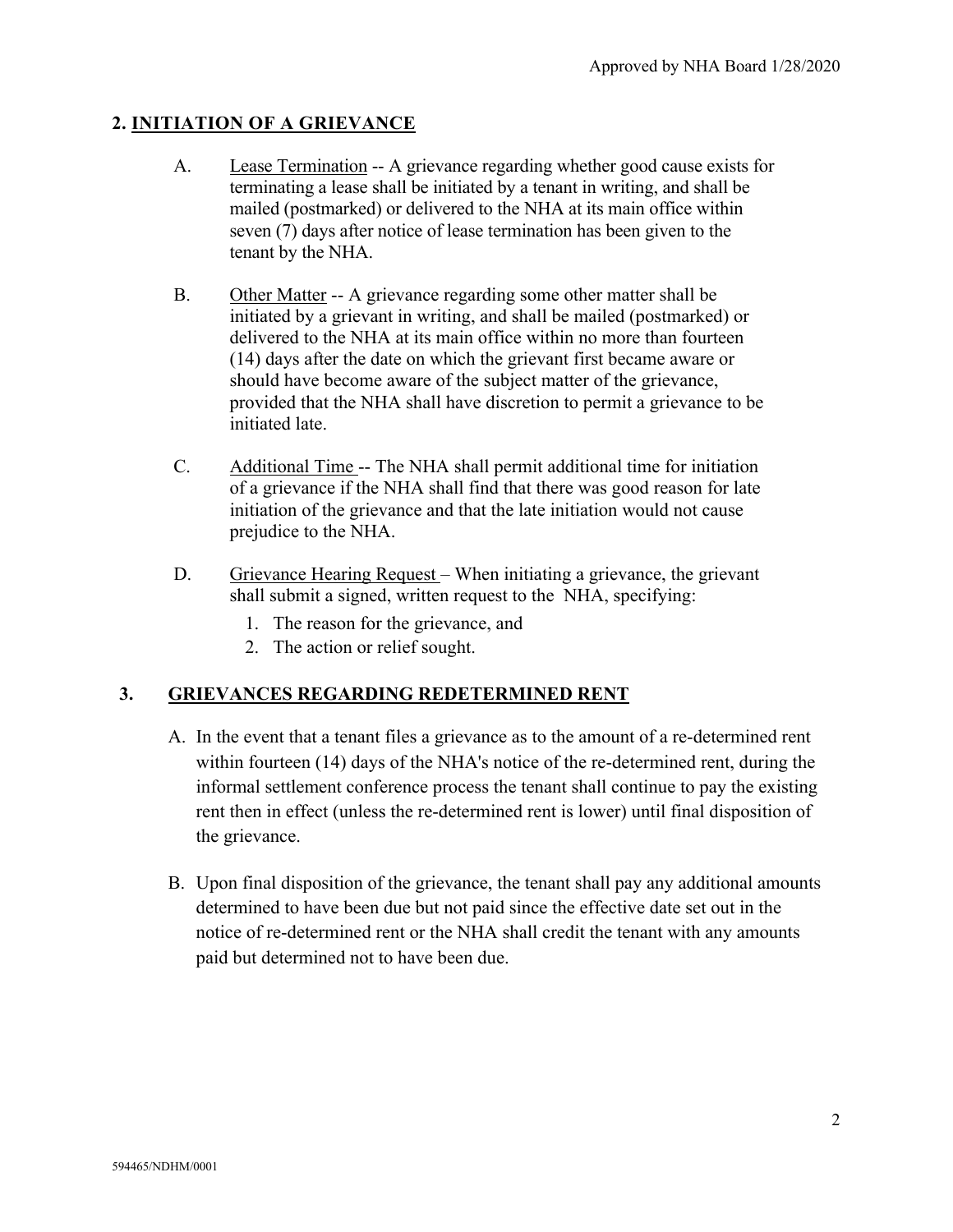#### **4. INFORMAL SETTELEMENT CONFERENCE**

- A. Promptly, following the initiation of a grievance, unless otherwise provided, the NHA's Executive Director or his or her designee shall give the grievant the opportunity to discuss the grievance informally.
- B. Attempts shall be made to settle the grievance informally without the necessity of a grievance hearing. The NHA shall give reasonable advance notice to the grievant and his or her representative (if any) of a time and place for an informal settlement conference, unless such a conference shall have taken place when the grievance was delivered to the NHA.
- C. At the informal settlement conference, the NHA and the grievant may be represented by a lawyer or by a non-lawyer.
- D. Following the informal settlement conference, a summary of such discussion shall be prepared within a reasonable time and one copy shall be given to the tenant and one retained in the NHA's tenant file. The summary shall specify the names of the participants, dates of meeting, the nature of the proposed disposition of the complaint and the specific reasons therefor.
- E. If the grievance is resolved at the informal settlement conference, the NHA and grievant shall acknowledge the terms of the resolution in writing, and no formal grievance hearing shall be held.
- F. Failure to attend an informal settlement conference shall not affect a grievant's right to a formal grievance hearing.

### **5. RIGHT TO A FORMAL HEARING AND HEARING EXCLUSIONS**

- A. Hearing Officer -- The NHA's impartial hearing officer, shall be a person other than the person who made or approved the action under review or a subordinate of such person. He/she shall conduct hearings on grievances filed by a state-aided public housing tenant or household member. The hearing officer shall be appointed in accordance with Appendix B of 760 CMR 6.00, Grievance Procedure Provisions for a Single Hearing Officer. Tenant organizations will be contacted for comment and the appointment of a Single Hearing Officer shall include tenant participation as detailed in Appendix B of 760 CMR 6.00, (See Appendix B, attached hereto and incorporated, herein.), and 760 CMR 6.09, **LTO and Resident Participation**.
- B. Issues which are **NOT** grievable under this Policy -- No grievance hearing shall be requested or held regarding whether good cause exists for terminating a lease under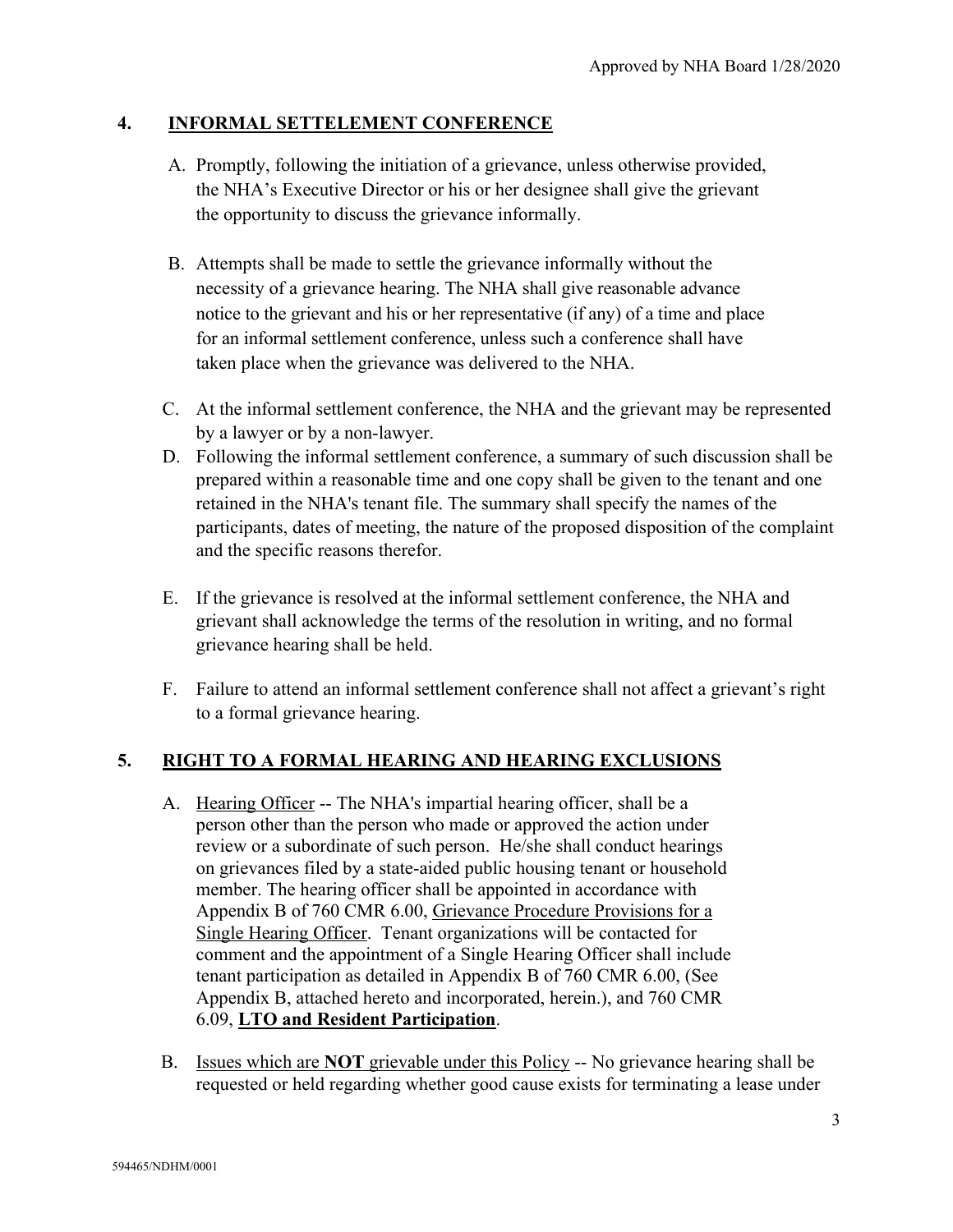any of the circumstances specified in M.G.L. c. 121B, § 32, including the following circumstances :

1.In the event of non-payment of rent; or

- 2.In the event the NHA has reason to believe that a tenant or household member :
	- a. Has unlawfully caused serious physical harm to another tenant or employee of the NHA or any other person lawfully on the NHA's property,
	- b. Has unlawfully threatened to cause serious physical harm to any member of a tenant household or an NHA employee, or any person lawfully on the NHA's property,
	- c. Has unlawfully destroyed, vandalized or stolen property of any member of a tenant household or of the NHA or of any person lawfully on the NHA's property, if such conduct creates or maintains a serious threat to the health or safety of any such person,
	- d. Has unlawfully possessed, carried or kept a weapon on or adjacent to the NHA's property in violation of MGL c.269 §10,
	- e. Has unlawfully possessed or used an explosive or incendiary device on or adjacent to the NHA's property or has otherwise violated MGL c.266 §§101, 102, 102A or 102B,
	- f. Has unlawfully possessed, sold or possessed with intent to distribute a class A, B, or C controlled substance, as defined in MGL, c.94C §31, on or adjacent to the NHA's property.
	- g. Has engaged in other criminal conduct which has seriously threatened or

endangered the health or safety of any member of a tenant household, a NHA employee, or any person lawfully on the NHA's property,

- h. Has engaged in behavior which would be cause for voiding the lease pursuant to the provisions of M.G.L. c. 139, § 19, or
- i. In the event that the NHA has reason to believe that a guest of a tenant or a guest of a household member had engaged in any of the behavior listed in the subparagraphs above (a) through (h) where the tenant knew or should have known that there was a reasonable possibility that the guest would engage in misconduct.

#### **6. HEARING DATE AND NOTICE OF HEARING**

A. Scheduling -- The NHA shall schedule a formal grievance hearing to determine whether good cause exists for terminating a lease within fourteen (14) days or as soon as reasonably practical after the date on which the NHA receives the grievance. A hearing of a grievance regarding any other issue, shall be scheduled as soon as reasonably convenient following receipt of the grievance.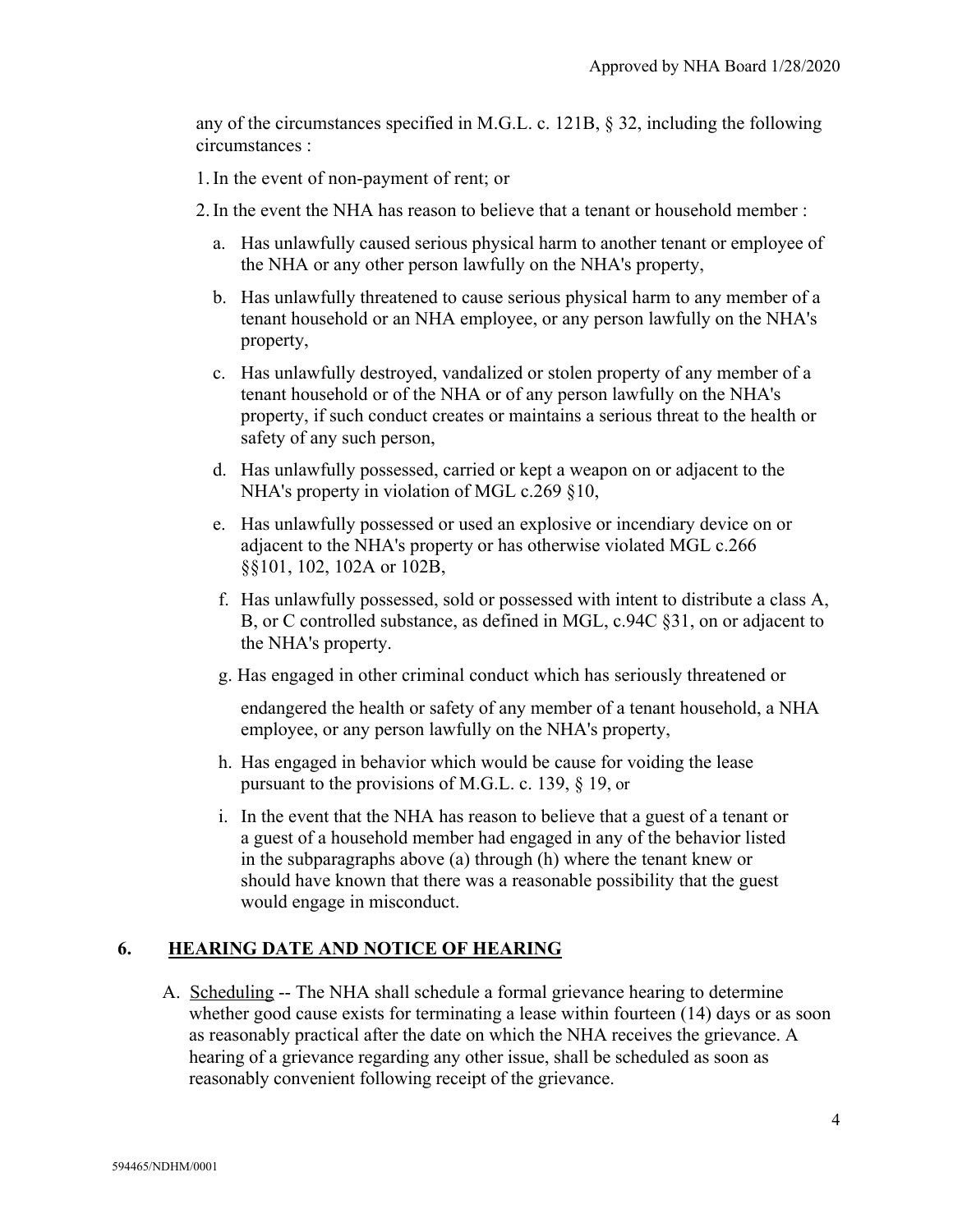- 1. As such, the NHA shall set a date for the hearing no more than thirty (30) days from the date of the request for a hearing (or as soon as practicable thereafter) and at least fifteen (15) days prior to the date of termination.
- 2. The NHA shall give the grievant and his or her representative (if any) reasonable advance written notice of the date, time and place at least seven (7) days before the hearing.
- B. Treatment of Additional Reasons for Termination -- At the formal hearing, any additional reason(s) for termination of the lease, which arose subsequent to the date of the notice of termination, shall be considered:
	- 1. So long as the NHA has given written notice to the grievant as to the additional reason(s) not less than three (3) days before the hearing, or
	- 2. If the additional reason(s) for termination shall have arisen within such three (3) day period, a subsequent session of the hearing may be scheduled on not less than three days' notice to consider such reason(s).
- C. Suspension of Eviction Proceedings pending the Hearing -- In lease terminations, if the grievant is entitled to request a grievance hearing and has made a timely request, the NHA shall not file a summary process Summons and Complaint seeking an eviction pending the hearing and a Decision or other resolution in the NHA's favor.
- D. Rescheduling of Hearing -- The NHA or the hearing officer may reschedule a hearing by agreement or upon a showing by the grievant or by the NHA that rescheduling is reasonably necessary.
- E. Failure to Appear at the Hearing -- If the grievant or the NHA fails to appear at a scheduled hearing, the hearing officer may make a determination to postpone the hearing for a period not to exceed five (5) work days or may make a determination that the party has waived his/her right to a hearing. Both the grievant and the NHA shall be notified of the determination by the hearing officer; provided however, that a determination that the grievant has waived his/her right to a hearing shall not constitute a waiver of any right the grievant may have to contest the NHA's disposition of the grievance in an appropriate judicial proceeding.

#### **7. PRE-HEARING EXAMINATION OF RELEVANT DOCUMENTS**

A. Prior to a grievance hearing, the NHA shall give the grievant or his or her Representative a reasonable opportunity to examine NHA documents, including records and regulations, that are directly relevant to the grievance.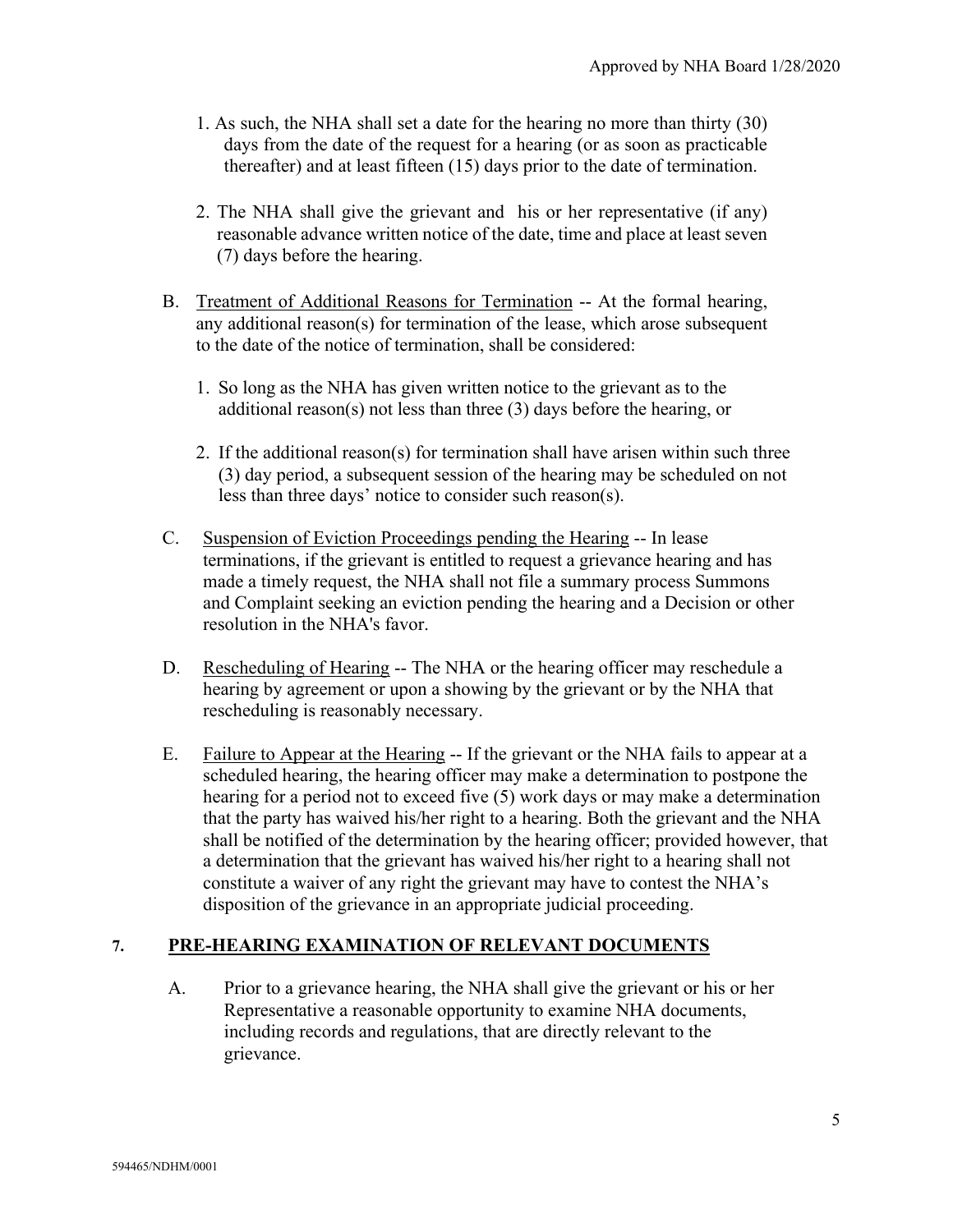- B. Following a timely request, the NHA shall provide copies of such documents to the grievant and, for good cause (including financial hardship), may waive the charge for the copies.
- C. If the NHA does not make the document available for examination upon request by the complainant, the NHA may not rely on such document at the grievance hearing. If the NHA does not make such documents available for examination upon request by the tenant and the hearing is regarding termination of tenancy or eviction, the NHA may not proceed with the eviction.

#### **8. PERSONS ENTITLED TO BE PRESENT**

- A. The grievance hearing shall be private unless the grievant requests in writing that it be open to the public.
- B. If the grievant requests an open hearing, the hearing shall be open to the public unless the hearing officer otherwise orders.
- C. The NHA and the grievant shall be entitled to specify a reasonable number of persons who may be present at a private hearing.
- D. A challenge to the presence of any such person shall be decided by the hearing officer.
- E. At the hearing, the NHA and the grievant may be represented by a lawyer or by a non-lawyer.
- F. Each person present at the hearing shall conduct himself in an orderly manner or he or she may be excluded by the hearing officer.
- G. If the grievant misbehaves at the hearing, the hearing officer may take other appropriate measures to deal with the misbehavior, including dismissing the grievance.

### **9. PROCEDURE AT GRIEVANCE HEARINGS**

- A. The hearing officer shall conduct the grievance hearing in a fair manner without undue delay:
	- 1. The hearing officer shall initially take appropriate steps to define the issues.
	- 2. Thereafter relevant information, including testimony of witnesses and written material, shall be received regarding such issues.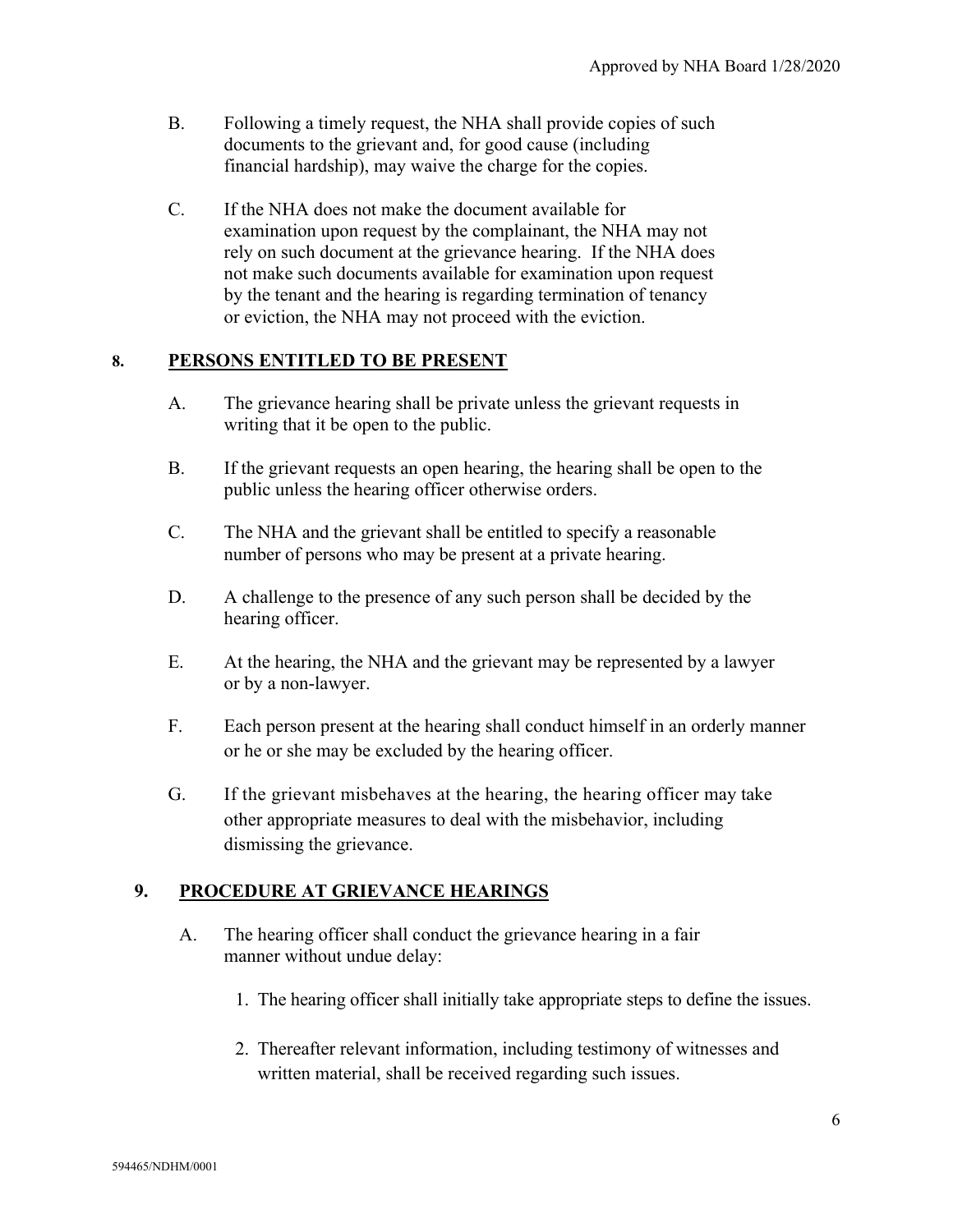- 3. Both the grievant and the NHA shall be entitled to question each other's witnesses.
- B. Procedures at the hearing shall be informal, and formal rules of evidence shall not apply.
- C. The hearing shall be tape-recorded by the NHA and may be tape-recorded by the grievant.
- D. The grievant or the NHA may arrange, in advance and at the expense of the party making the arrangement, for a transcript of the hearing.
- E. The hearing officer may question witnesses and may take notice of matters of common knowledge and applicable laws, regulations, and NHA rules and policies.
- F. The hearing officer may request the NHA or grievant to produce additional information which is relevant to the issues or which is necessary for a decision to be made provided that the other party is provided an opportunity to respond to such additional information.
- G. The tapes of the hearing shall be maintained by the NHA until any applicable appeals have been decided. During that time, grievant or his or her representative may listen to the tapes at the NHA's offices.

# **10. WRITTEN DECISION BY THE HEARING OFFICER**

- A. Within fourteen (14) days following the hearing or as soon thereafter as reasonably possible, the hearing officer shall provide the NHA with a written decision on the grievance, describing the factual situation and ordering whatever relief, if any, that shall be appropriate under the circumstances and under applicable laws, regulations, rules and/or policies.
- B. The hearing officer may render a decision without proceeding with a hearing if it is determined that the issue has been previously decided in another proceeding.
- C. The decision shall be based on the evidence at the grievance hearing and such additional information as may have been provided to the hearing officer at his or her request.
- D. The NHA shall forthwith mail or otherwise deliver a copy of the decision to the grievant and his or her representative (if any).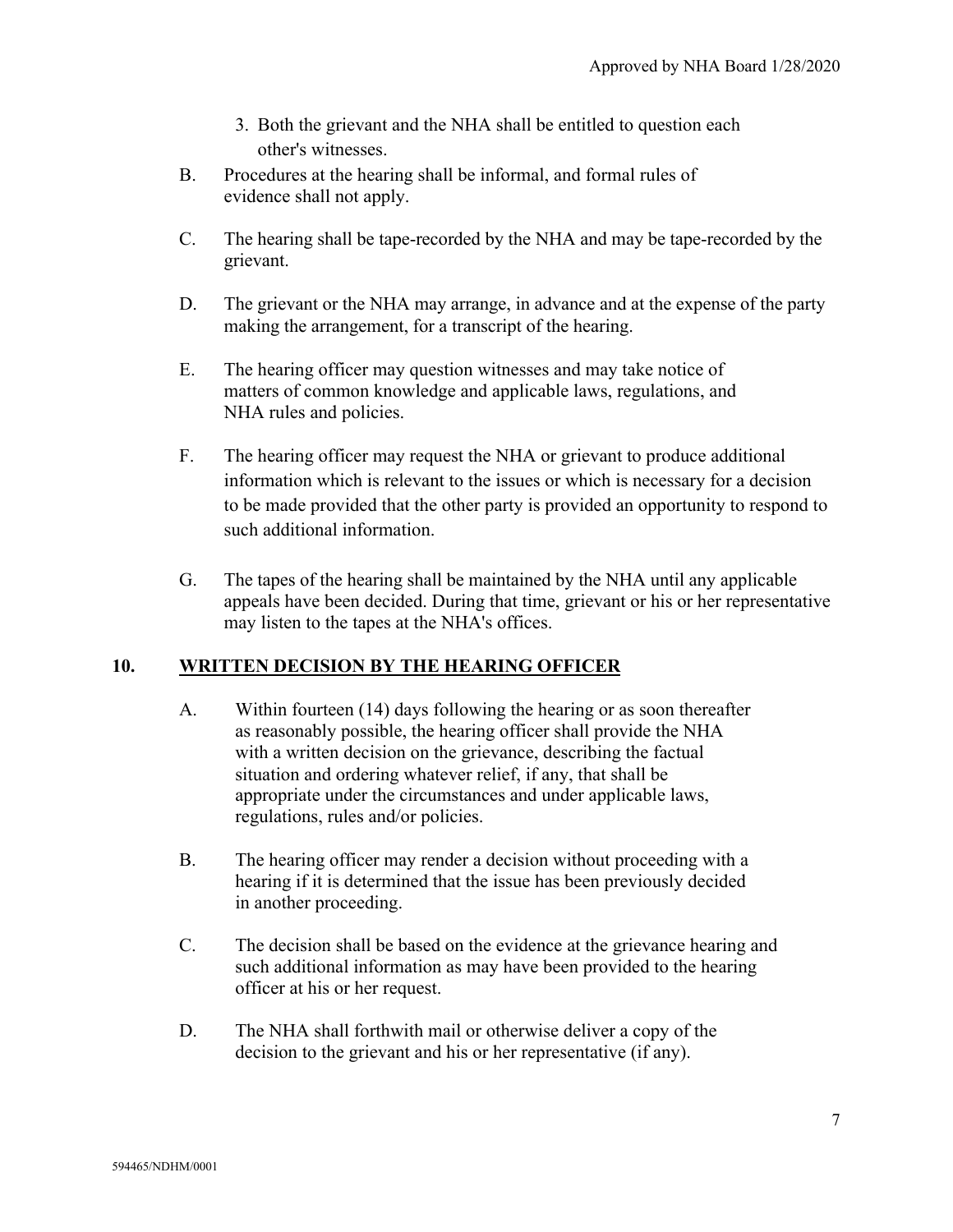E. A copy of the decision (with names and personally identifiable information deleted) shall thereafter be maintained at the NHA and shall be open to public inspection.

## **11. REVIEW BY THE NHA's BOARD**

- A. Availability of NHA Board Review Either the grievant or the LHA may appeal the hearing officer's decision to the NHA Board. However NHA Board review of a decision of the hearing officer is NOT available for grievances:
	- 1. Involving the termination of a lease.
- B. In other cases, in the event that the grievant or the NHA believes that:
	- 1. The decision of the hearing officer is not supported by the facts;
	- 2. The decision does not correctly apply the terms of the lease or applicable laws, regulations, rules and/or policies; or
	- 3. The subject matter is not grievable, within fourteen (14) days mailing or other delivery of the decision, the grievant or the NHA may request a review of the decision by the NHA's Board.
- C. The Board shall promptly decide whether to uphold, set aside or modify the decision after permitting the NHA and grievant to make oral presentations and/or submit documentation.
- D. The Board may also permit the hearing officer to make a presentation.
- E. The decision of the Board shall be in writing and shall explain its reasoning.
- F. If a written decision is not rendered within forty-five (45) days from the date a review is requested, the decision of the Board when rendered shall specify a reason showing that there has been no undue delay.

## **12. REVIEW BY THE DEPARTMENT OF HOUSING AND COMMUNITY DEVELOPMENT**

A. With respect to grievances filed by state-aided public housing tenants, in the event that the NHA's Board shall make a material change in the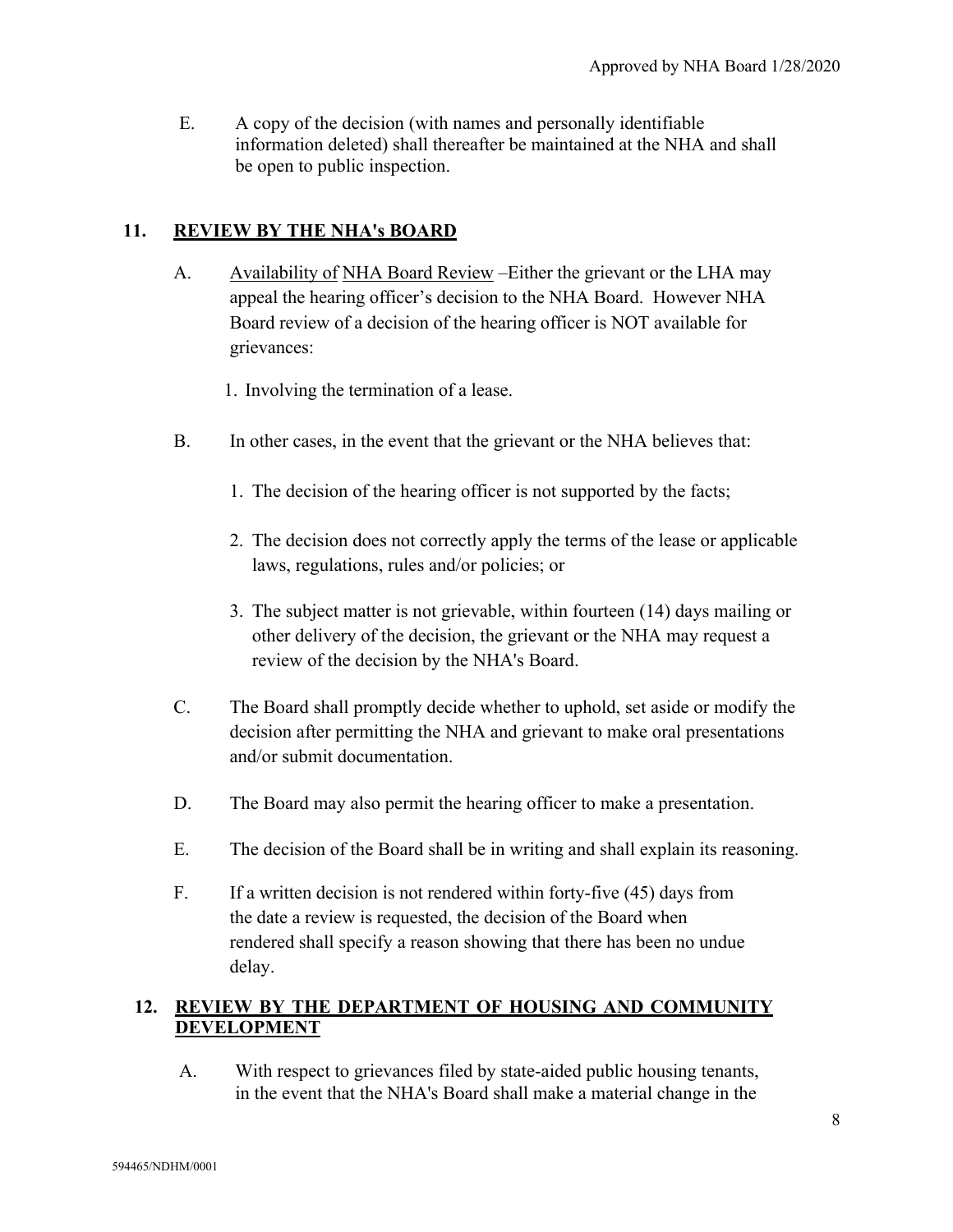decision of the hearing officer, the grievant may make a written request to DHCD for a review of the decision.

- B. Such request must be made in writing by the grievant within fourteen (14) days of mailing or other delivery of the decision of the Board.
- C. DHCD shall review the decision of the Board and shall render a written Decision upholding, setting aside, or modifying the decision of the Board.
- D. DHCD shall mail copies of its decision to the NHA and the grievant or to their attorneys.

# **13. EFFECT OF A DECISION ON** A **GRIEVANT**

- A. The decision on a grievance shall be binding between the NHA and the grievant with respect to the particular circumstances involved in the grievance, provided that if a court has jurisdiction to determine a matter which has been subject to decision on a grievance, the court's determination on the matter shall supersede the decision on the grievance.
- B. The fact that a person may have failed to grieve a matter shall not affect any such jurisdiction by a court.
- C. As between the NHA and any person who was not a grievant, the decision on a grievance shall have no binding effect.
- D. Except as otherwise provided herein, in the event the hearing officer's decision on a grievance determines that good cause exists for terminating the lease, the NHA may, upon receipt of the decision, file a summary process summons and complaint, and there shall be no further review by the Board or DHCD.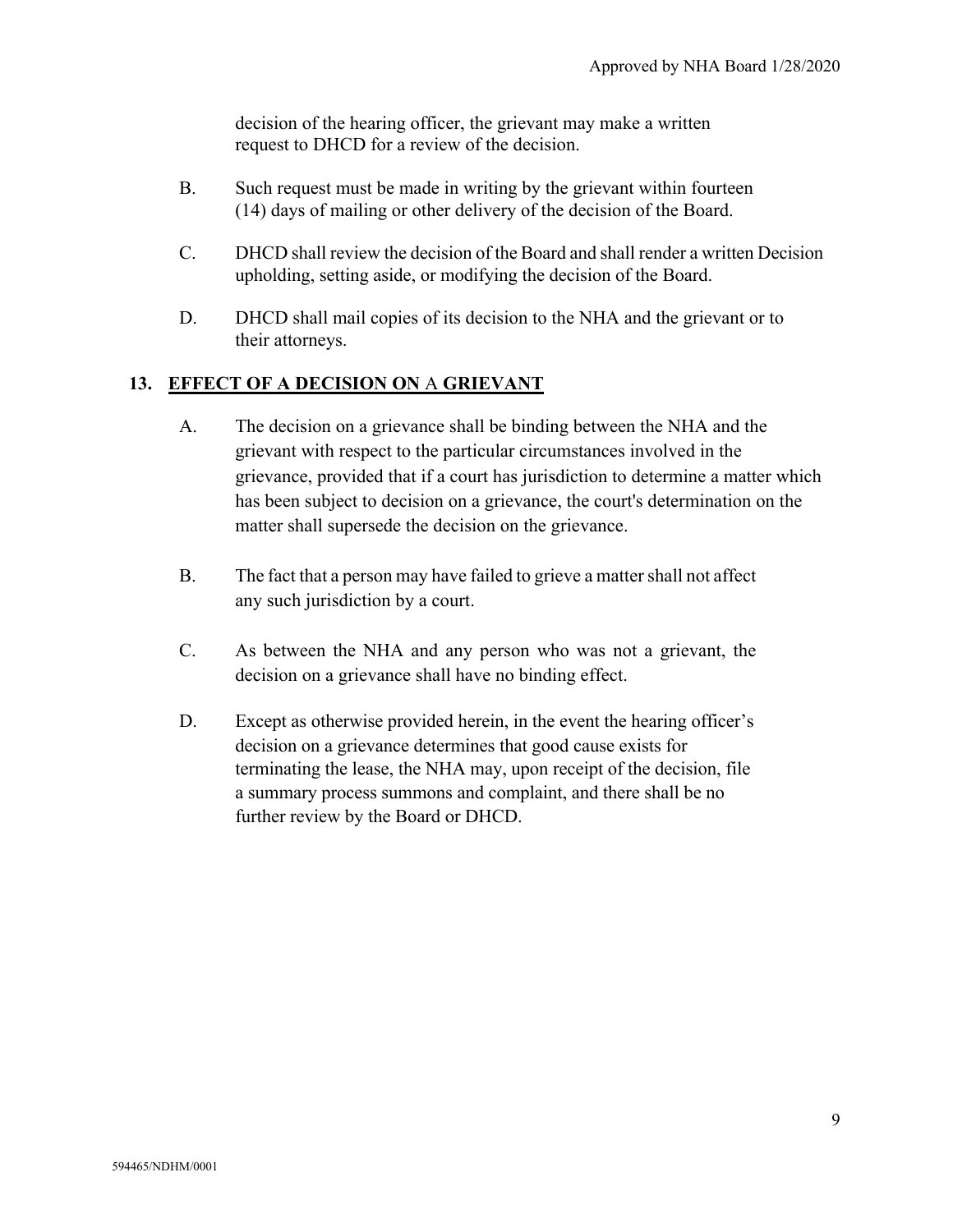#### **APPENDIX B- Grievance Procedure Provisions for a Single Hearing Officer**

(1) Appointment of Hearing Officers and Jurisdiction. This grievance procedure adopted by the Needham Housing Authority (NHA) requires a hearing and determination of a matter subject to the procedure by a single hearing officer. The hearing officer shall be appointed to serve for a term not to exceed seven years and shall serve all residents of state-aided public housing in the city or town.

Under this procedure the LHA shall from time to time nominate one or more persons to serve as hearing officer(s) to preside at and conduct hearings and to render prompt and reliable written determinations of matters at issue. The NHA shall submit its written nomination(s) for hearing officer(s) to each affected Local Tenant Organization (LTO). Each nomination shall include a resume of the nominee and the length of the term for which he or she is nominated. Within five days of receipt of a nomination any affected LTO may make a written request to the LHA to interview the nominee. Following such a request for an interview by an affected LTO, the NHA shall make prompt arrangements for an interview between the nominee and the LTO(s) which made the request. Within thirty days after the receipt of a nomination or within five days after its interview of a nominee, whichever is later, any affected LTO may approve or disapprove the nominee by giving written notice to the LHA. A notice of disapproval shall include the specific reason(s) why the LTO disapproved the nominee. If all affected  $\text{LTO}(s)$  shall approve a nominee or if no affected LTO shall disapprove a nominee within the requisite time, the nominee shall thereupon become a hearing officer upon written acceptance mailed or delivered to the LHA which shall notify the LTO(s).

Each hearing officer shall annually certify to the LHA that he or she is ready, willing and able to serve; failure to so certify within ten (10) days of receipt of a written request by the LHA shall render the hearing officer's position vacant.

(2) Impartiality of the Hearing Officer. A hearing officer or a member of his or her family shall not have and shall not appear to have any direct personal or financial interest in the outcome of any matter before him or her. No hearing officer shall be related by blood or marriage to any party or to any person who gives evidence as to facts which are disputed by the parties. No hearing officer may determine matters which directly concern his or her own housing or the housing of a family member or his or her own status or the status of a family member in that housing. Each hearing officer shall determine any matter at issue impartially and objectively on the basis of the evidence and applicable law. Any hearing officer, who shall be or shall appear to be unable to determine any matter impartially and objectively shall remove himself or herself as hearing officer, whether or not he has been requested to do so.

(3) Removal of the Hearing Officer. A hearing officer may be permanently removed from office at any time for inefficiency, neglect of duty, willful and material delay of proceedings, bias or partiality. The LHA and the affected LTO(s) may agree on removal after notice to the hearing officer and the opportunity for him or her to be heard. In the absence of agreement, the Department may remove a hearing officer for cause upon a request by the LHA or the LTO. Prior to removing a hearing officer, the Department shall require a detailed written specification of the reason(s) for removal and, if it finds the specification to set out good and sufficient cause,